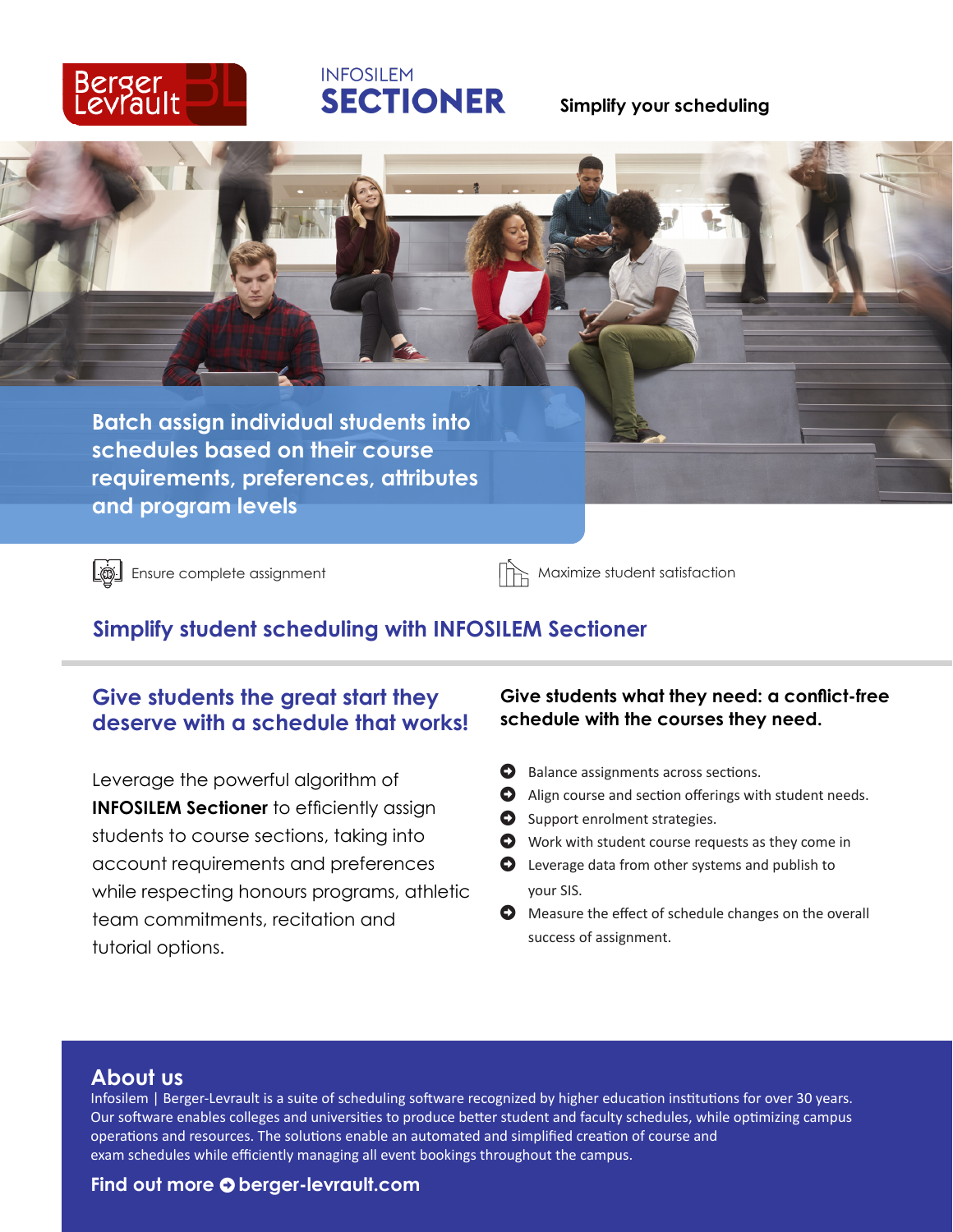# **Simplify Freshman scheduling**

Treat large **batches of new students** and automatically assign them to the courses they are requesting. Requests are **prioritized and categorized** so that students get the courses they need and want.

## **Prioritize required and core course assignments and rank alternate choices for options and electives**

INFOSILEM Sectioner has a powerful algorithm that **automatically** assigns students to scheduled course sections, **conflict-free** and in line with program specifications. If students' first choices are not available in a reasonable schedule, leverage weighted alternative choices to **ensure complete assignment.**

#### **Balance assignments across sections improving seat utilization while respecting maximums**

Optimize seat utilization filling sections in a balanced manner while considering any registration or weekly credit-hour maximums.

#### **Align course and section offerings with student needs**

Course supply and student demand analysis informs users if there are any enrolment capacity issues in the schedule. Modify section sizes or add/remove sections to align the supply with the demand. Identify and react to any issues early in the process.

#### **Support enrolment strategies**

Improve student graduation rates while maximizing student satisfaction, and bolstering retention rates.

#### **Work with student course requests as they come in**

After an initial load of student request data, refresh the schedules as requests come in while retaining earlier assignments.

#### **Leverage data from other systems and publish to your SIS**

Transfer data between systems: INFOSILEM Sectioner uses program definitions to ensure that student choices respect the program requirements, and once assignment is complete the results can be published to external systems.

#### **Measure the effect of schedule changes on the overall success of assignment**

Make changes to the schedule and re-run the algorithm as needed to see the impact of those changes on the assignment results.